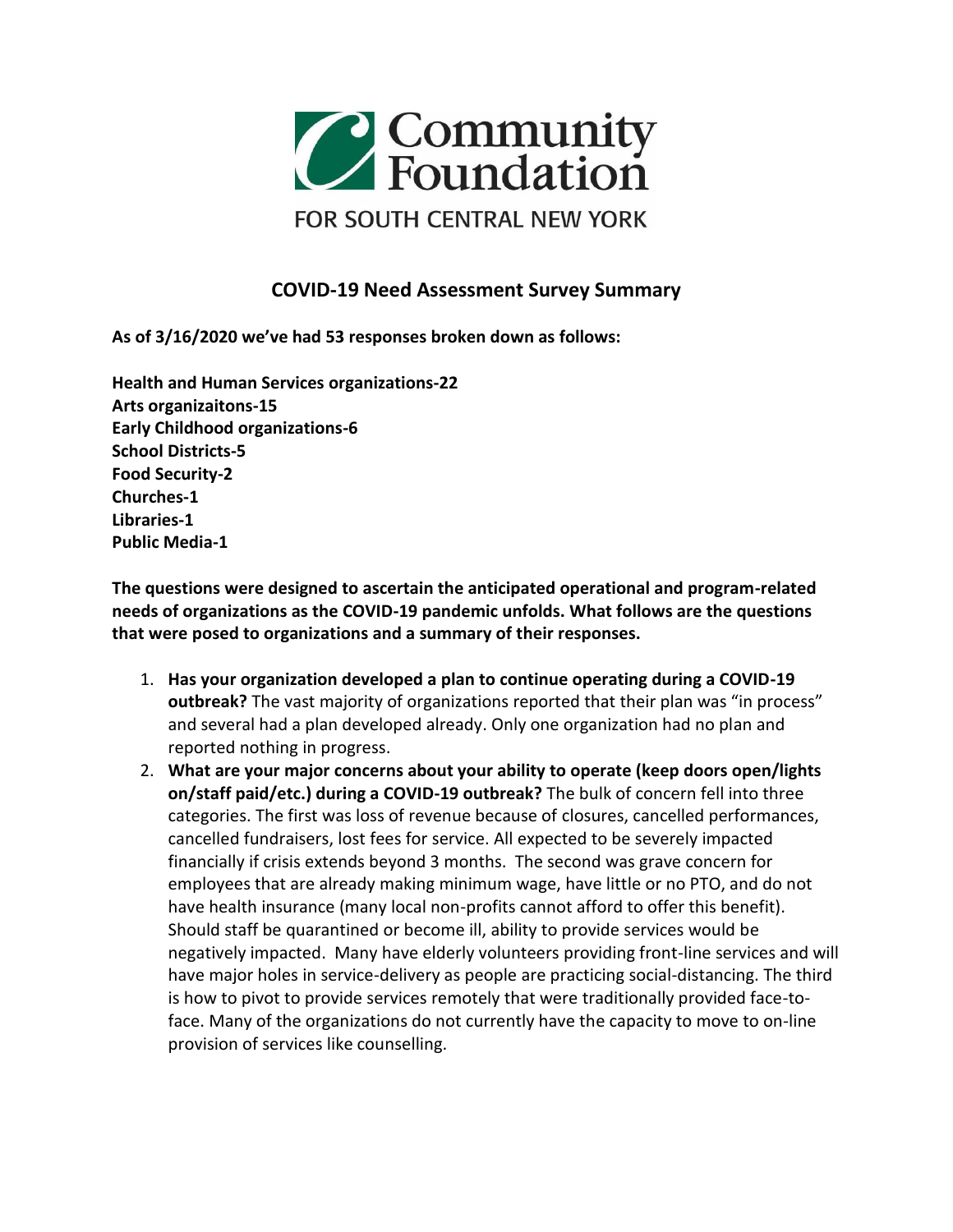- **3. Do you have enough cash-on-hand to operate for an extended period of time in the event of a COVID-19 outbreak?** Respondents split down the middle on this question. Half have enough cash-on-hand to operate for about 3 months, some shorter, some longer. Half do not have enough to continue to operate beyond a few weeks.
- 4. **Are there specific concerns about your ability to meet the needs of your employees during a COVID**-**19 outbreak?** Most concerns centered around meeting the basic needs of employees. Majority of respondents cannot pay sick staff that do not have enough (or any for that matter) PTO. Many organizations do not offer health insurance and are concerned that their employees will suffer major financial hardship if the organization has to close. Many are worried not only that their employees might become ill, but that they may be called upon to care for a sick child, significant other or elderly parent. Organizations are worried about employee's mental health and food security should an outbreak occur locally. Many do not have the technology to allow work at home.
- 5. **How do you anticipate a COVID-19 outbreak will affect the individuals/families that you serve?** Access to basic needs was the over-riding concern of respondents. Access to food was the number one concern. Either because of lost wages due to site closure or because of extended quarantine. Concern that community members already vulnerable because of age/health status should not be coming to food pantries and/or community meals. Concern that school districts and afterschool programs will close and many students and families rely on these venues for 2 meals a day. They are concerned about how they will get food to the people that need it. Organizations were also worried about access to routine medical care and people putting off preventative care for fear of contracting the coronavirus. They are also concerned about a possible shortage of medicines if supply-chains are impacted by the virus. Closures of schools and daycare centers will not only put employees of these organizations out of work, but may potentially put the parents and families they serve out of work as well. Human services agencies that are providing residential services are very worried about how they would effectively quarantine a resident that tests positive without exposing other residents and staff members.
- 6. **What issues related to a COVID-19 outbreak do you anticipate getting in the way of your organization's ability to provide services?** The focus of concern revolved around state mandated closures and restrictions around gatherings. Many of the respondents served students and families and would not be able to operate at all if NYS mandated closings. Arts and entertainment venues have the same issue. Travel restrictions might impact the ability of several organizations to get food and medicine to their consumers. Several organizations have very limited staff and even one person exposed would have operations "grind to a halt". Many are also worried about supply-chains being impacted and what that would mean for food and medical care delivery.